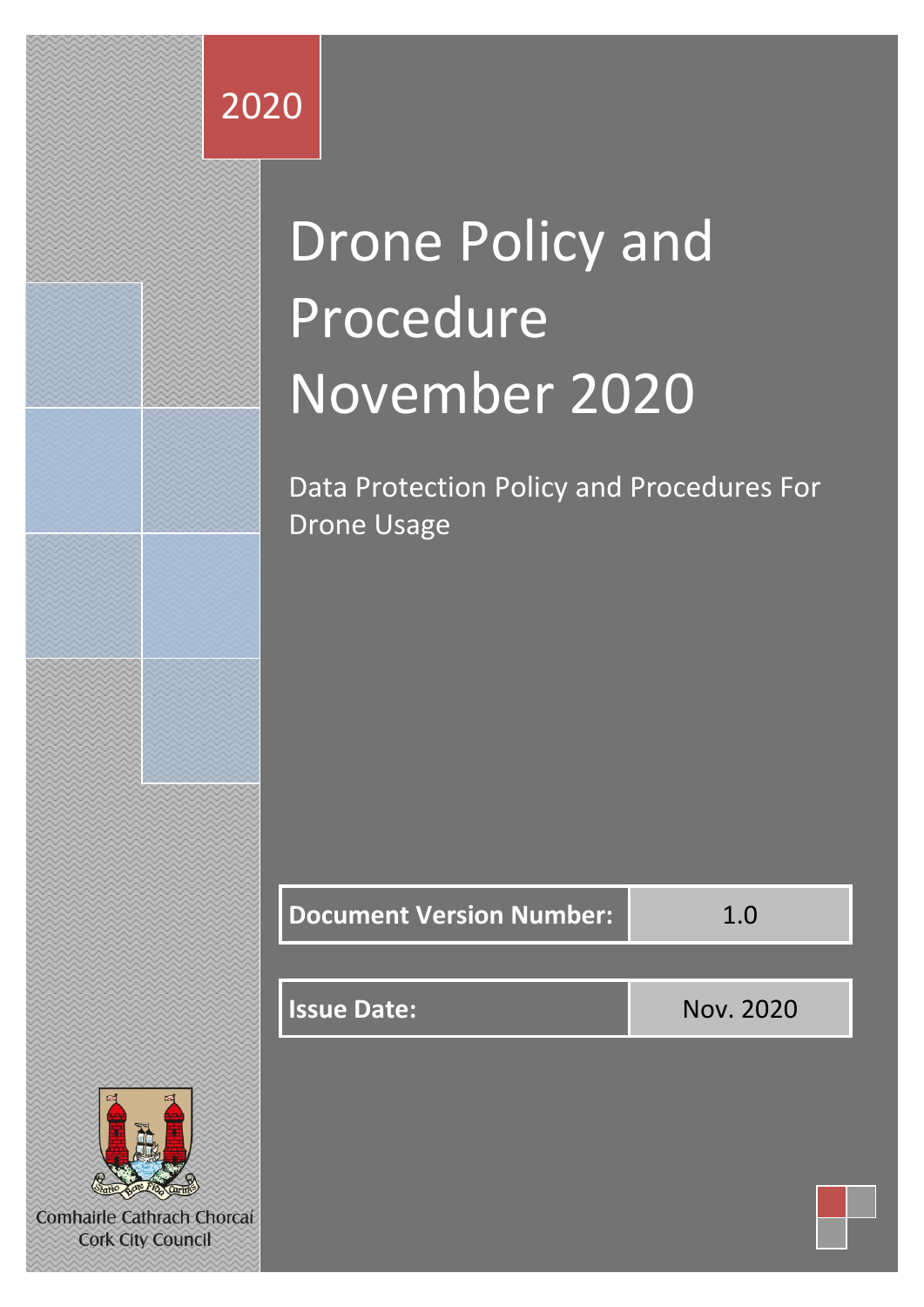# **Table of Contents**

| 1.  |  |
|-----|--|
| 2.  |  |
| 3.  |  |
| 4.  |  |
| 5.  |  |
| 6.  |  |
| 7.  |  |
| 8.  |  |
| 9.  |  |
| 10. |  |
| 11. |  |
| 12. |  |
| 13. |  |
| 14. |  |
| 15. |  |
| 16. |  |
| 17. |  |
| 18. |  |
| 19. |  |
| 20. |  |
| 21. |  |
| 22. |  |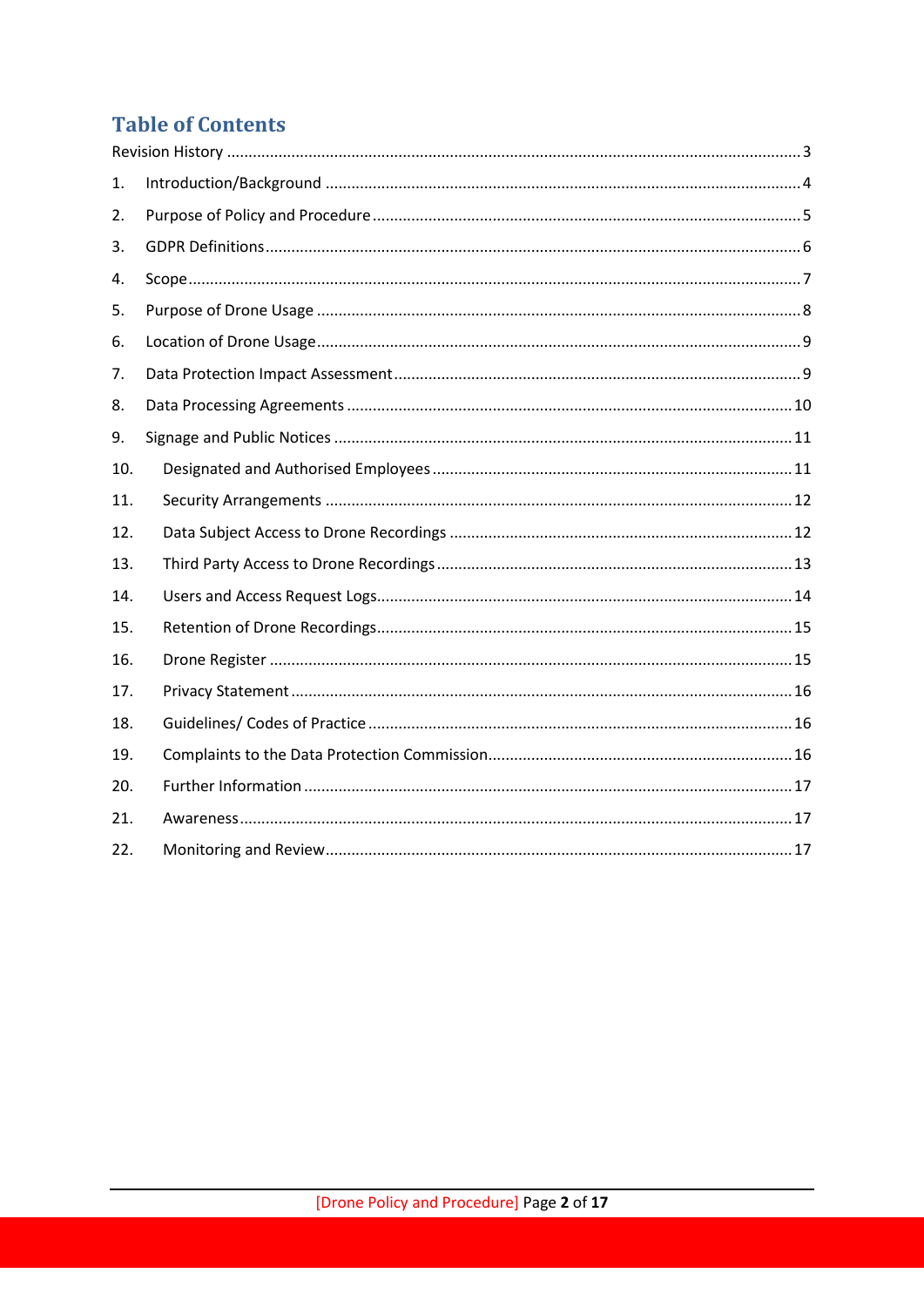<span id="page-2-0"></span>

| <b>CURRENT DOCUMENT VERSION</b> |                 |                           |  |
|---------------------------------|-----------------|---------------------------|--|
| <b>Version No:</b>              | Date:           | <b>Reasons for Issue:</b> |  |
| 1.0                             | <b>Nov 2020</b> |                           |  |

| <b>REVISION APPROVAL</b>           |                   |                                |            |
|------------------------------------|-------------------|--------------------------------|------------|
| <b>Process</b>                     | Signature:        | <b>Print Name:</b>             | Date:      |
| <b>Owner</b>                       |                   | <b>Data Protection Officer</b> |            |
| <b>SEO/SE/</b>                     | <b>Signature:</b> | <b>Print Name:</b>             | Date:      |
| <b>Cognate</b>                     |                   | Alma Murnane                   |            |
| <b>Director of</b>                 | <b>Signature:</b> | <b>Print Name:</b>             | Date:      |
| <b>Services</b>                    |                   | Paul Moynihan                  |            |
| <b>Senior</b><br><b>Management</b> |                   |                                | 10/11/2020 |
| <b>Team</b>                        |                   |                                |            |

| <b>PREVIOUS VERSIONS</b> |             |                         |  |
|--------------------------|-------------|-------------------------|--|
| <b>Version No.</b>       | <b>Date</b> | <b>Reason for Issue</b> |  |
|                          |             |                         |  |
|                          |             |                         |  |
|                          |             |                         |  |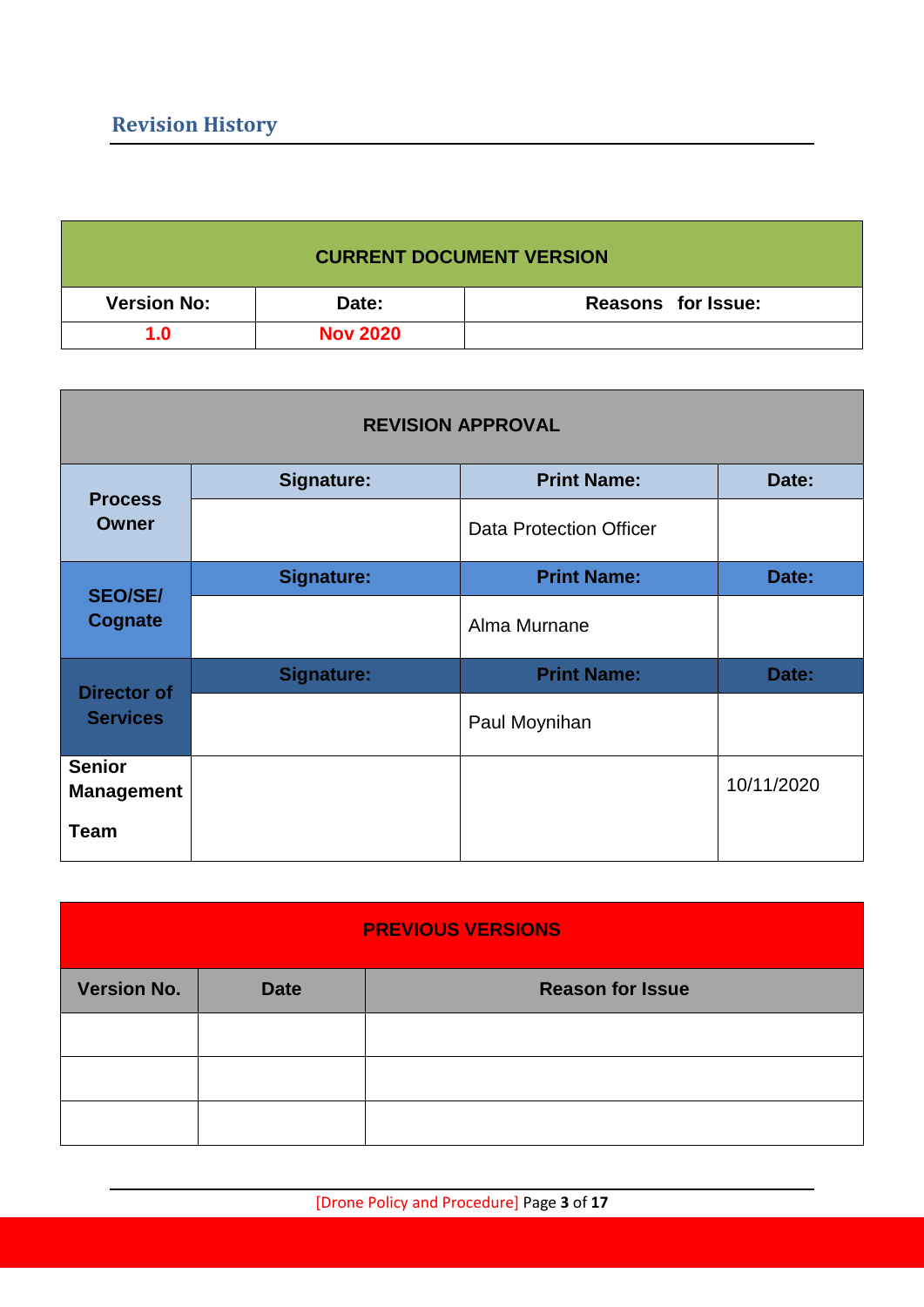# <span id="page-3-0"></span>**1. Introduction/Background**

Small unmanned aircraft(SUA) i.e. drones are used by Cork City Council for a number of purposes which entail aerial photography and videography. This use may involve the recording of personal data of individuals including their recognisable images. Cork City Council is obliged to protect such data in accordance with provisions contained in the General Data Protection Regulation (GDPR) which came into effect on 25th May 2018 and the Data Protection Acts 1988-2018.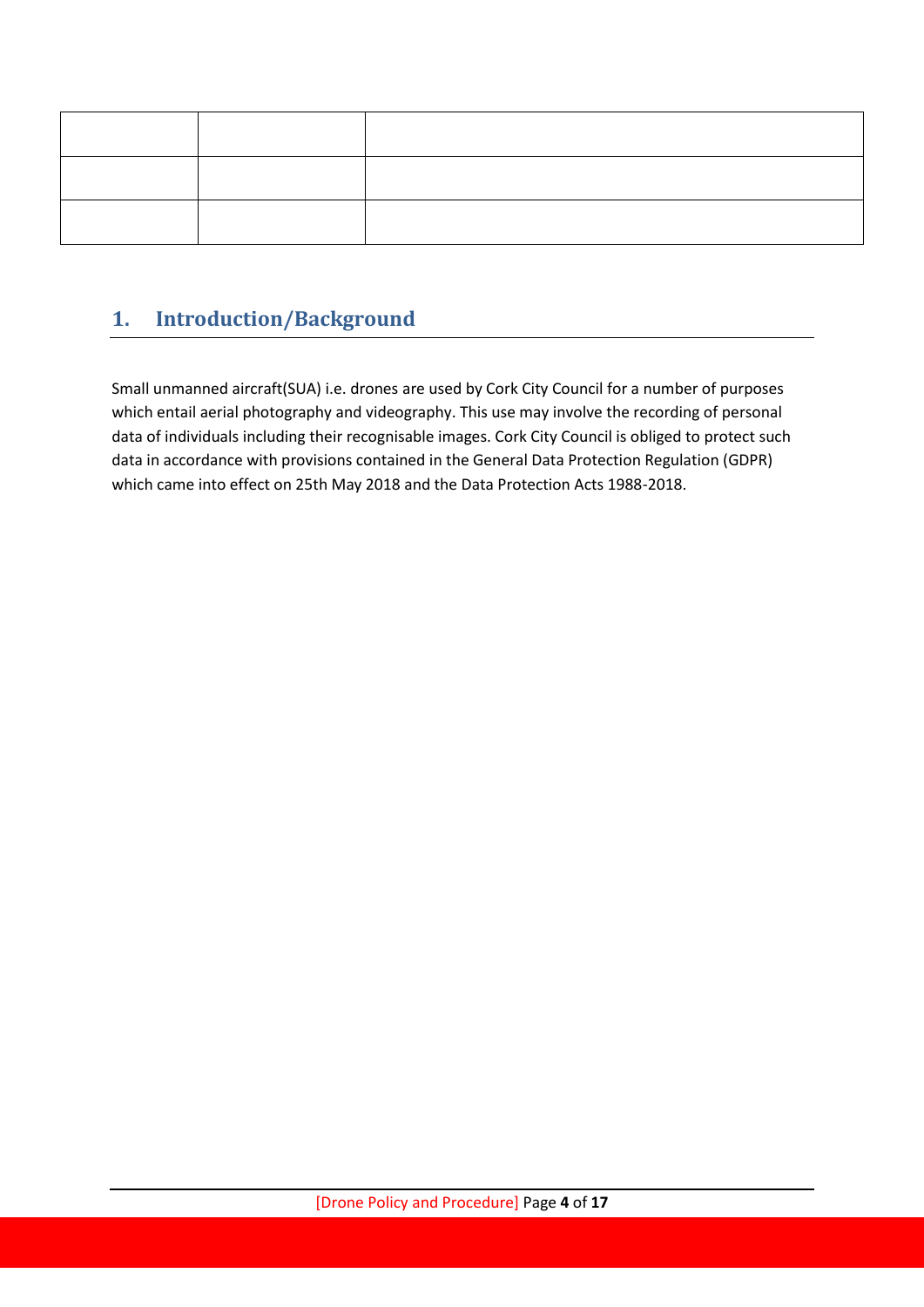## <span id="page-4-0"></span>**2. Purpose of Policy and Procedure**

Cork City Council has developed a number of general policies and procedures to protect personal data. The purpose of this policy and procedures document is to support these documents by outlining specific provisions to assist Cork City Council to fulfil its data protection obligations regarding the operation of drones.

This policy should be read in conjunction with the Operations Manual and guidance provided by Data Protection Commissioner.

<https://www.dataprotection.ie/en/guidance-landing/video-recording>

Drone operators are required to comply with the Specific Operating Permission (SOP) issued by the Irish Aviation Authority (IAA) for the use of drones by Cork City Council. <https://www.iaa.ie/>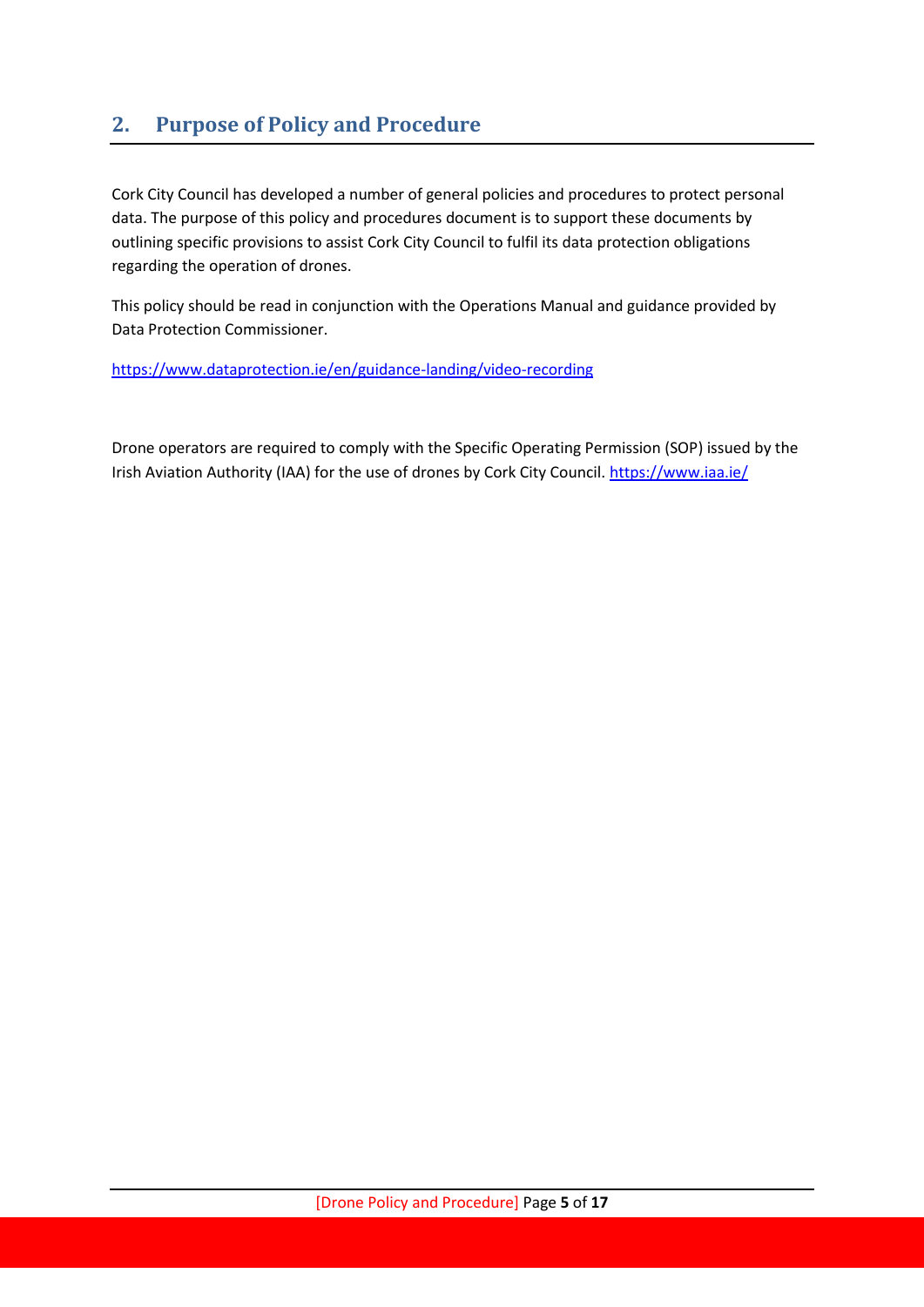## <span id="page-5-0"></span>**3. GDPR Definitions**

For the purposes of this policy and procedures document the following definitions apply:

• Data Controller: means the natural or legal person, public authority, agency or other body which, alone or jointly with others, determines the purposes and means of the processing of personal data; where the purposes and means of such processing are determined by Union or Member State law, the controller or the specific criteria for its nomination may be provided for by Union or Member State law.

Data Subject: is an individual who is the subject of personal data.

• Personal Data: any information relating to an identified or identifiable natural person ('data subject'); an identifiable natural person is one who can be identified, directly or indirectly, in particular by reference to an identifier such as a name, an identification number, location data, an online identifier or to one or more factors specific to the physical, physiological, genetic, mental, economic, cultural or social identity of that natural person.

• Processing: means any operation or set of operations which is performed on personal data or on sets of personal data, whether or not by automated means such as collection, recording, organisation, structuring, storage, adaptation or alteration, retrieval, consultation, use, disclosure by transmission, dissemination or otherwise making available, alignment or combination, restriction, erasure or destruction.

• Processor: a natural or legal person, public authority, agency or other body which processes personal data on behalf of Cork City Council.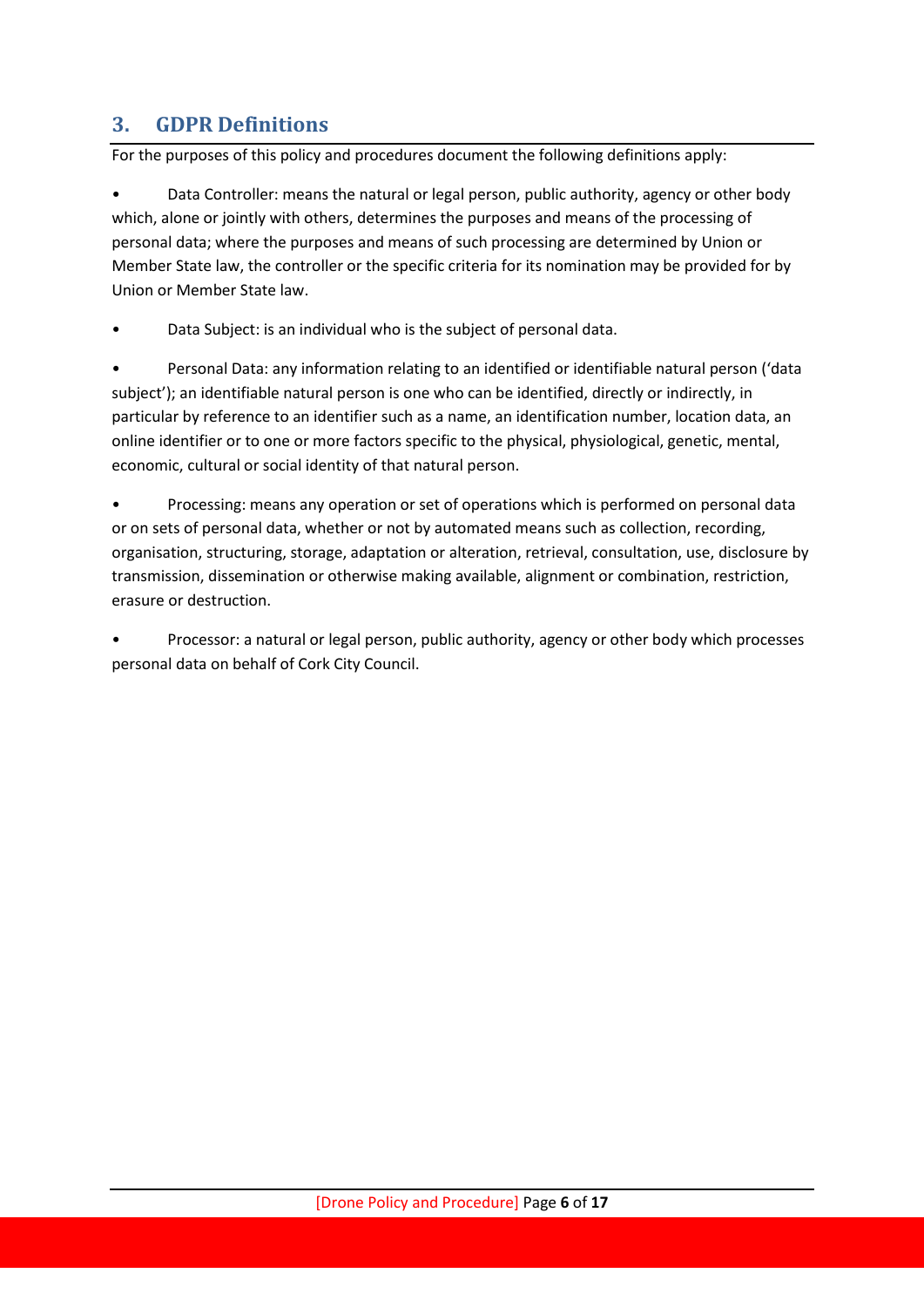#### <span id="page-6-0"></span>**4. Scope**

The scope of this policy and procedures document applies to all:

- Cork City Council uses of drones that involve the recording of personal data.
- Cork City Council employees.
- Any third party drone service providers that may be engaged by Cork City Council.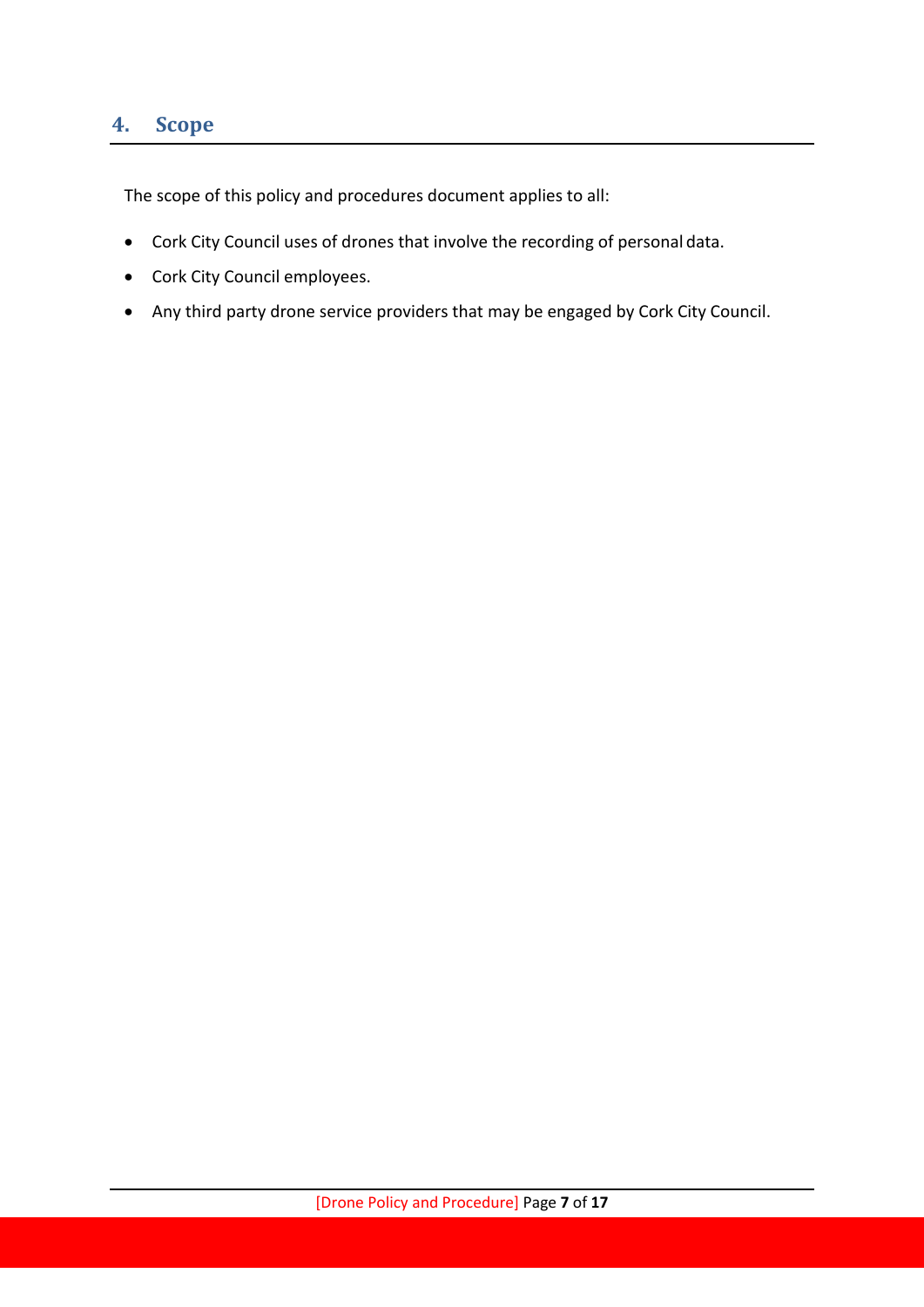#### <span id="page-7-0"></span>**5. Purpose of Drone Usage**

5.1 When deciding to use a drone for any particular purpose which involves the recording of personal data, Cork City Council shall seek to ensure that at least one of the conditions outlined in Article 6 (and where relevant Article 9) of the GDPR exists to ensure the lawfulness of the processing of the personal data involved.

5.2 Drones may be used by Cork City Council for any purposes outlined in the IAA's SOP for drone usage including but not limited to:

The provision of emergency services and operations, such as those that may be provided by the Fire Service.

• The provision of search, rescue and recovery services such as those that may be provided by Civil Defence.

• Aerial mapping, surveying and photography.

• Evidence gathering to assist enforcement activities such as those that may be carried out by the Planning and Environment Sections of the Council.

• Building Inspections

5.3 Personal data obtained through the use of drones shall be limited and proportionate to the purposes for which it was obtained.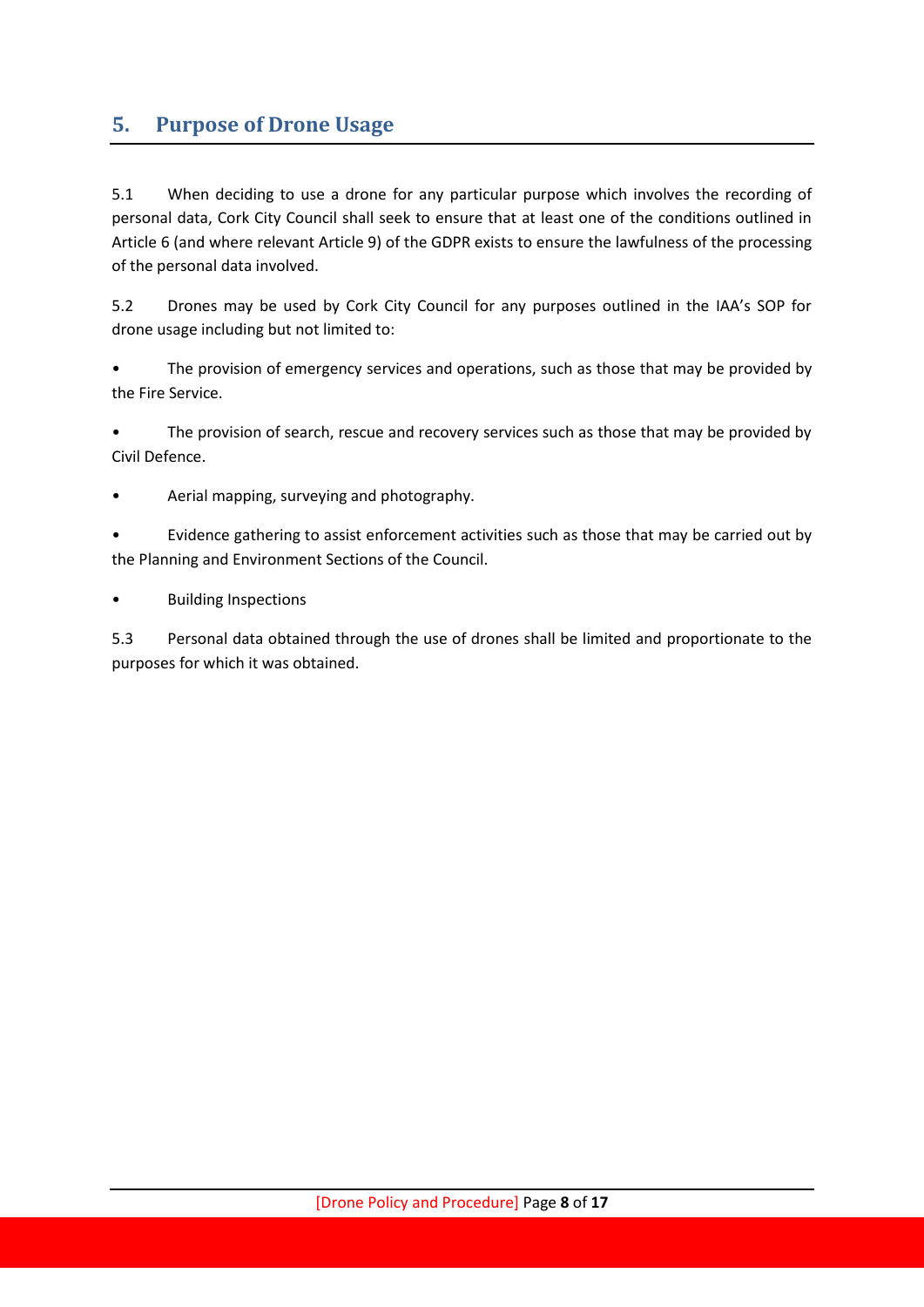#### <span id="page-8-0"></span>**6. Location of Drone Usage**

6.1 Drones may be used, in any location where it is considered appropriate, for any of the purposes outlined in this document.

6.2 Every reasonable effort should be made to ensure that drone recordings are limited to the target area and the purpose for which the drone has been deployed.

6.3 A drone's functionality should be appropriate for the intended purpose. Drone operators should consider measures to limit the unnecessary recording of personal data that is not required e.g. using a live stream rather than recording.

#### <span id="page-8-1"></span>**7. Data Protection Impact Assessment**

7.1 In line with of Article 35 of the GDPR and DPC guidance relating to the use of drones a Data Protection Impact Assessment (DPIA) must be carried out before any installation of a new drone system. A DPIA may also be required for upgrade to an existing drone system if in the opinion of Cork City Council, the installation or upgrade is likely to result in a high risk to the rights and freedoms of individuals. The purpose of a DPIA will be to facilitate the identification and implementation of appropriate measures to eliminate or minimise any risks arising out of the processing of personal data by a drone system

7.2 A draft DPIA must be submitted to the Data protection Officer for review and final DPIA signed off by the relevant Director of Services.

7.3 DPIAS should be reviewed every 3 years (as per DPC Guidance)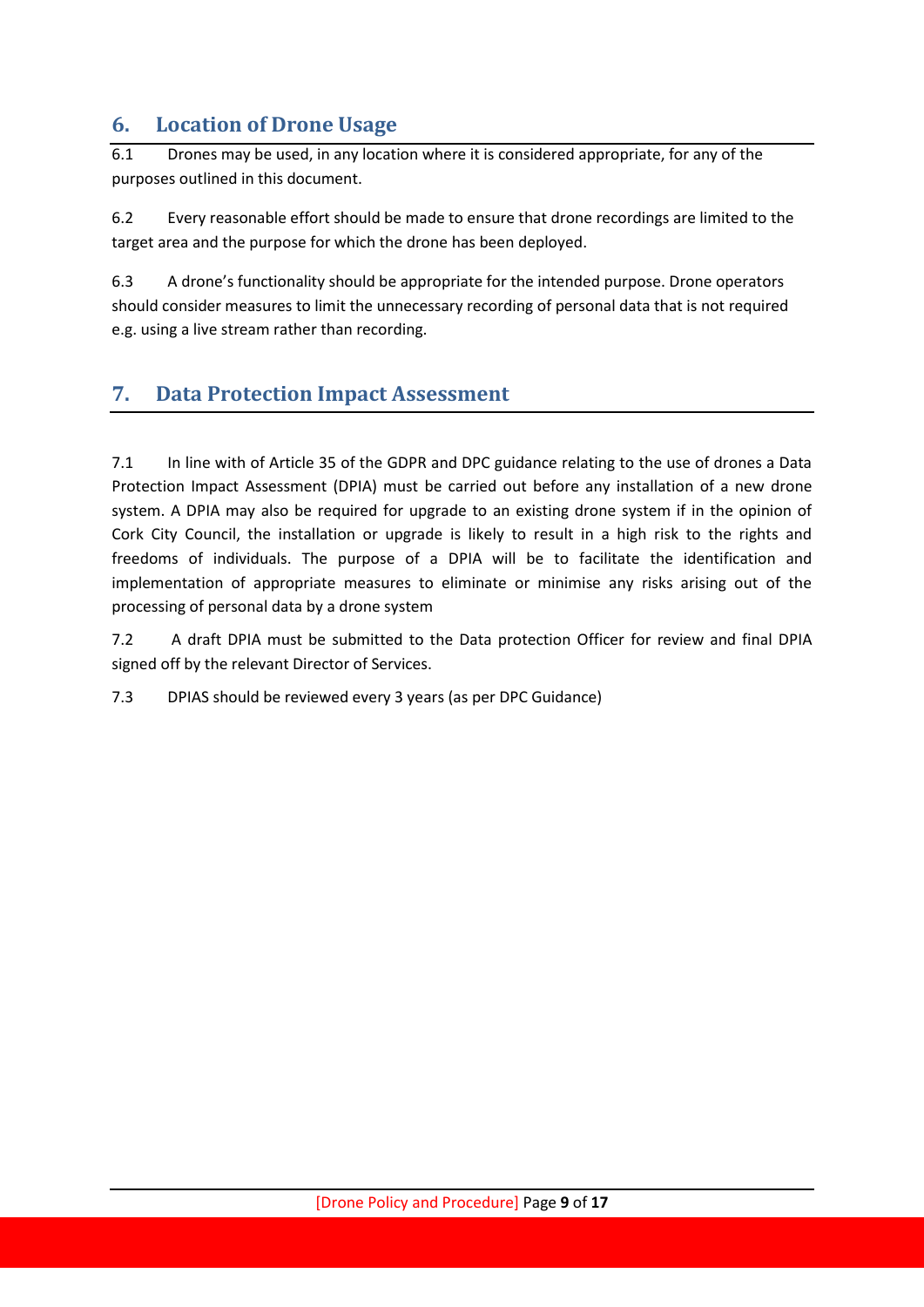# <span id="page-9-0"></span>**8. Data Processing Agreements**

8.1 Service providers that have access to personal data recorded by drones are considered to be a Data Processor and as such are required to enter into a formal Data Processing Agreement with Cork City Council to ensure that they, in addition to Cork City Council, discharge their obligations under data protection legislation.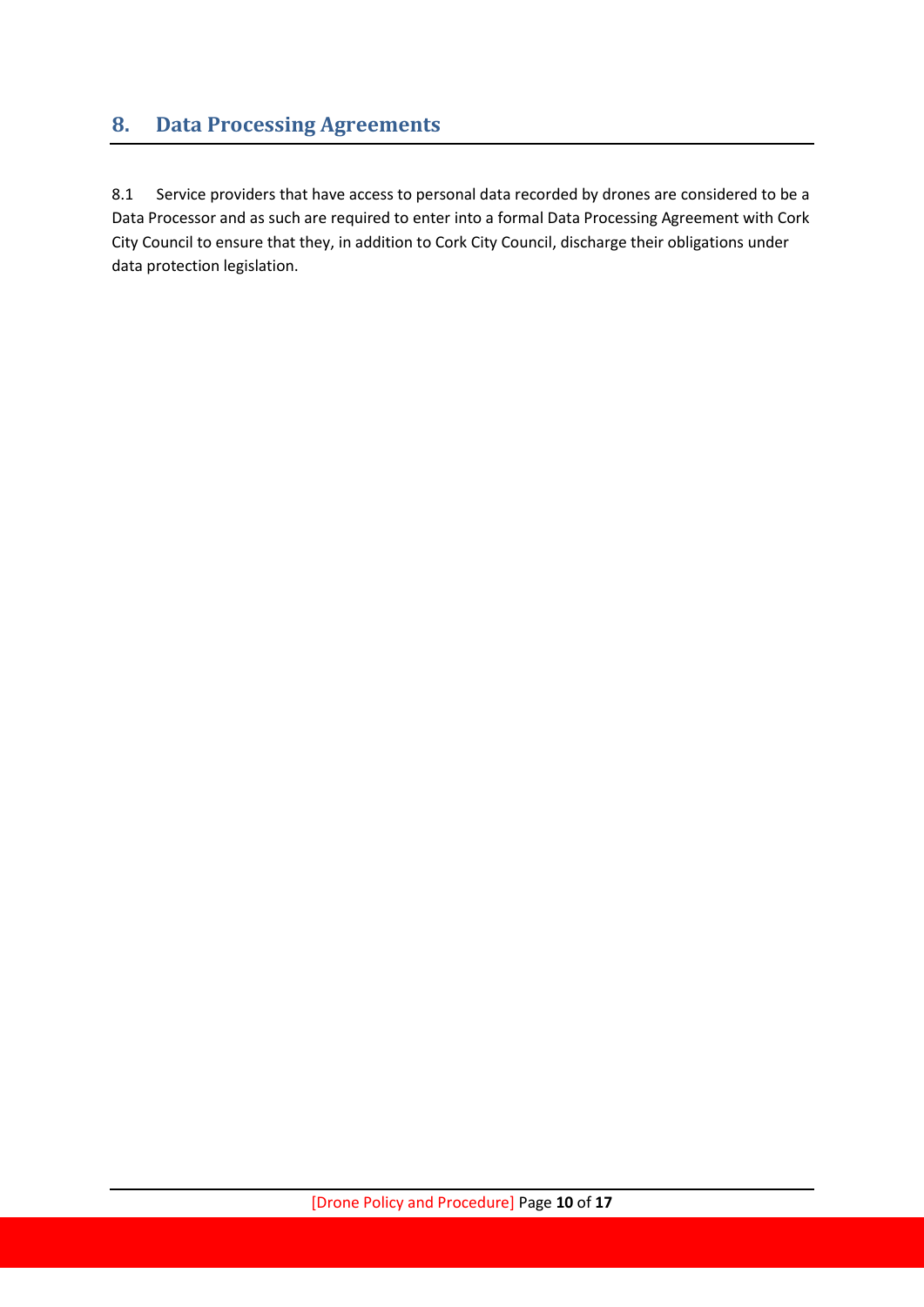#### <span id="page-10-0"></span>**9. Signage and Public Notices**

9.1 Drone operators are required to display temporary signage around the operator when drone activity is being carried out to advise the public of the following:

9.1.1 Name of Data Controller i.e. Cork City Council.

9.1.2 Drone activity is taking place.

9.1.3 Purpose for which the drone activity is being carried out.

9.1.4 Contact details for enquiries by members of the public.

9.2 Following the carrying out of any drone activity, consideration should be given to placing a notice on Cork City Council's social media channels to advise the public of the Council's use of drones. The following details shall be provided at a minimum on any such notices:

9.2.1 Statement that Cork City Council has carried out drone activity.

9.2.2 Dates, times and locations that drone activity took place.

9.2.3 Purpose for which the drone activity was carried out.

9.2.4 Contact details for enquiries by members of the public.

#### <span id="page-10-1"></span>**10. Designated and Authorised Employees**

10.1 The relevant Director of Services for each drone system shall assign responsibility for the overall operation of the system to a Designated Employee/s. This responsibility will include ensuring that the system is being operated in a manner that is consistent with this policy and procedures document, data protection legislation and the Operations Manual.

10.2 Only staff that have been nominated as Authorised Employees by the relevant Director of Services for each drone system may have access to the system and its recordings. Authorised Employees should include the following:

• Designated Employees who may access the drone system(s) for which they have been assigned responsibility.

• Drone Operators that are licenced by the IAA.

• IT Department Staff who may access all Cork City Council drone systems for the purposes of carrying out maintenance and upgrade works.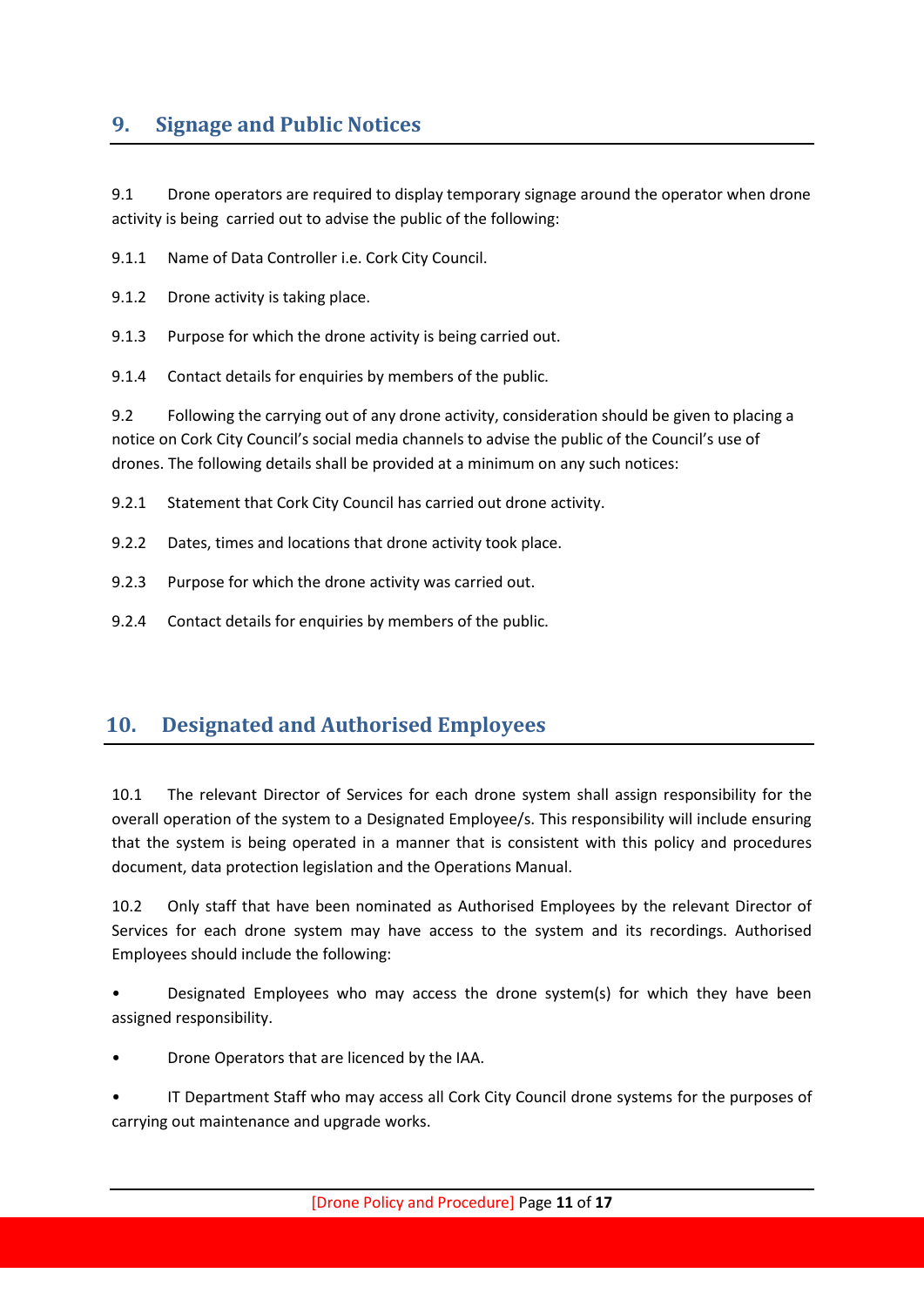• Data Protection Officer who may access all Cork City Council drone systems and their recordings.

10.3 The relevant Director of Services for each drone system shall ensure that Authorised Employees are appropriately trained before operating takes place.

#### <span id="page-11-0"></span>**11. Security Arrangements**

11.1 Access to drones and their recordings will be subject to appropriate security arrangements and controls to safeguard against access by persons other than by Authorised Employees and any authorised third party drone service providers that may be engaged by Cork City Council.

11.2 The data storage facility on a drone shall be erased after each use unless the original storage media is required to be retained for legal proceedings.

11.3 Recordings may only be extracted and stored on an external storage media provided the copies of the drone recordings are:

• Required to be retained in accordance with provisions outlined in this policy and procedures document.

• Stored in a secure location with access restricted in accordance with provisions outlined in this policy and procedures document.

#### <span id="page-11-1"></span>**12. Data Subject Access to Drone Recordings**

12.1 Data protection legislation provides data subjects with a right to access their personal data. This includes their recognisable images and other personal data captured by drone recordings. Access requests are required to be submitted in writing in physical or electronic format e.g. by letter or e-mail to the Data Protection Officer and will be processed in accordance with provisions contained in Cork City Council's Subject Access Request Policy and Procedures.

12.2 It would not suffice for a data subject to make a general access request for a copy of drone recordings. Instead, it will be necessary that data subjects specify that they are seeking to access a copy of drone recordings that have captured their recognisable images and/or other personal data between specified dates, at certain times and at a named location.

12.3 The provision of access to a data subject to drone recordings of his/her recognisable images and/or other personal data will normally involve providing a copy of the recording in video format using a secure methodology. In circumstances where the supply of a copy of the recording to the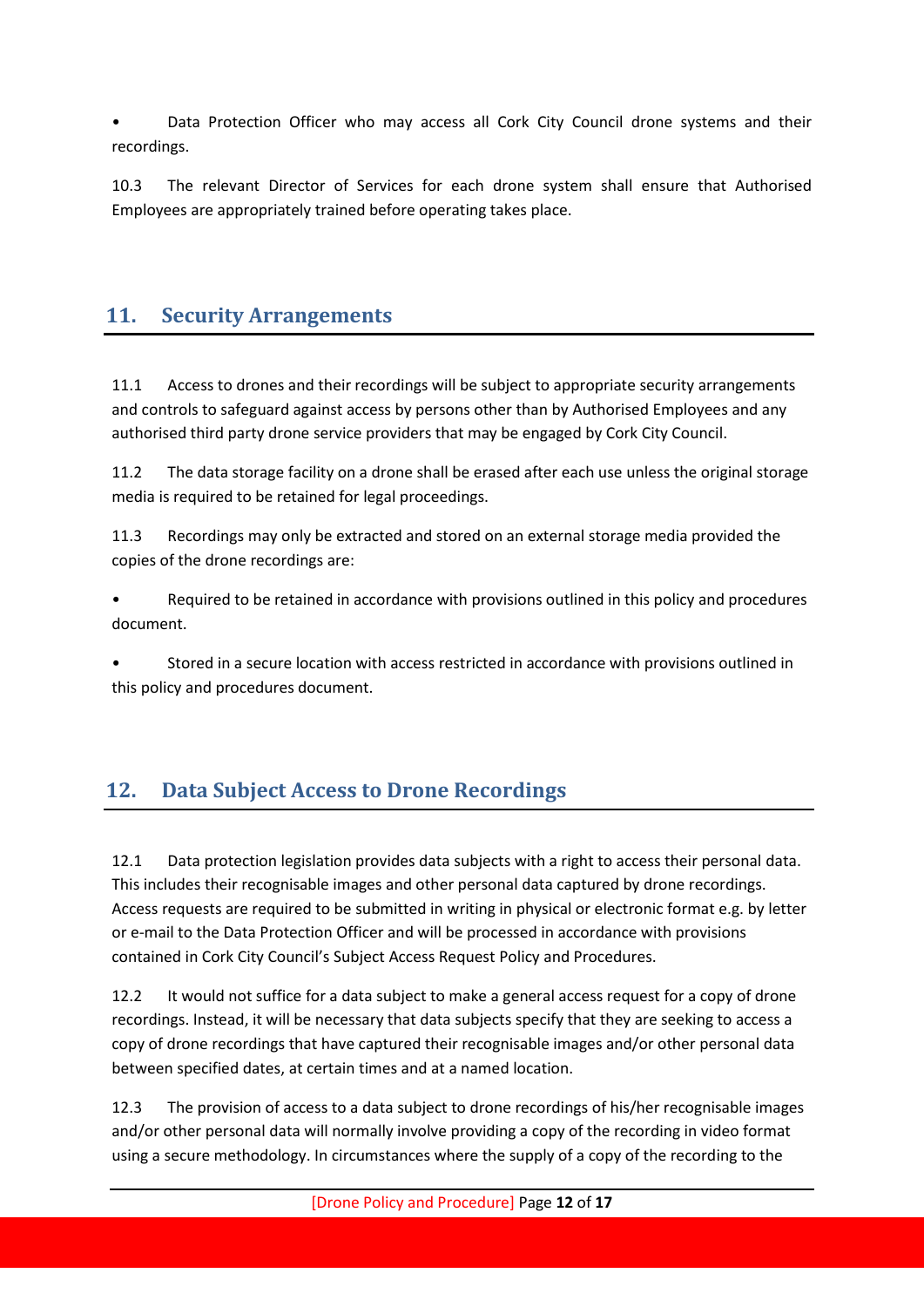data subject is not possible or would involve unreasonable effort or cost, stills may be provided as an alternative to video footage. Where stills are provided, Cork City Council will aim to supply a still for every second of the recording in which the data subject's recognisable images and/or other personal data appears.

12.4 Where recognisable images and/or other personal data of other parties other than the data subject appear on the drone recordings these will be pixelated or otherwise redacted on any copies or stills provided to the data subject. Alternatively, unedited copies of the drone recordings may be released provided consent is obtained from those other parties whose recognisable images and/or other personal data appear on the drone recordings.

12.5 If the drone recording does not clearly identify recognisable images and/or other personal data relating to the data subject then the recording will not be considered as personal data and will not be released by Cork City Council.

12.6 If the drone recording no longer exists on the date that Cork City Council receives an access request it will not be possible to provide access to a data subject. Drone recordings are usually deleted in accordance with provisions contained in this policy.

## <span id="page-12-0"></span>**13. Third Party Access to Drone Recordings**

Access to drone recordings may be provided, using a secure methodology, to the following:

- An Garda Síochána.
- Legal Advisors.
- Other Third Parties.
- 13.1 Access by An Garda Síochána

13.1.1 The provision of personal data, including drone recordings, to An Garda Síochána for the purposes of investigating and/or prosecuting a criminal offence is permitted under provisions contained in the Data Protection Acts 1988- 2018.

13.1.2 Requests from An Garda Síochána for copies of drone recordings are required to be submitted in writing on An Garda Síochána headed paper and signed by an appropriate ranking member of An Garda Síochána. The request should specify the details of the drone recordings required and affirm that access to such recordings is necessary for the investigation and/or prosecution of a criminal offence.

13.1.3 In order to expedite a request in urgent situations, a verbal request from An Garda Síochána for copies of drone recordings will suffice. However, such a verbal request must be followed up with a formal written request from An Garda Síochána.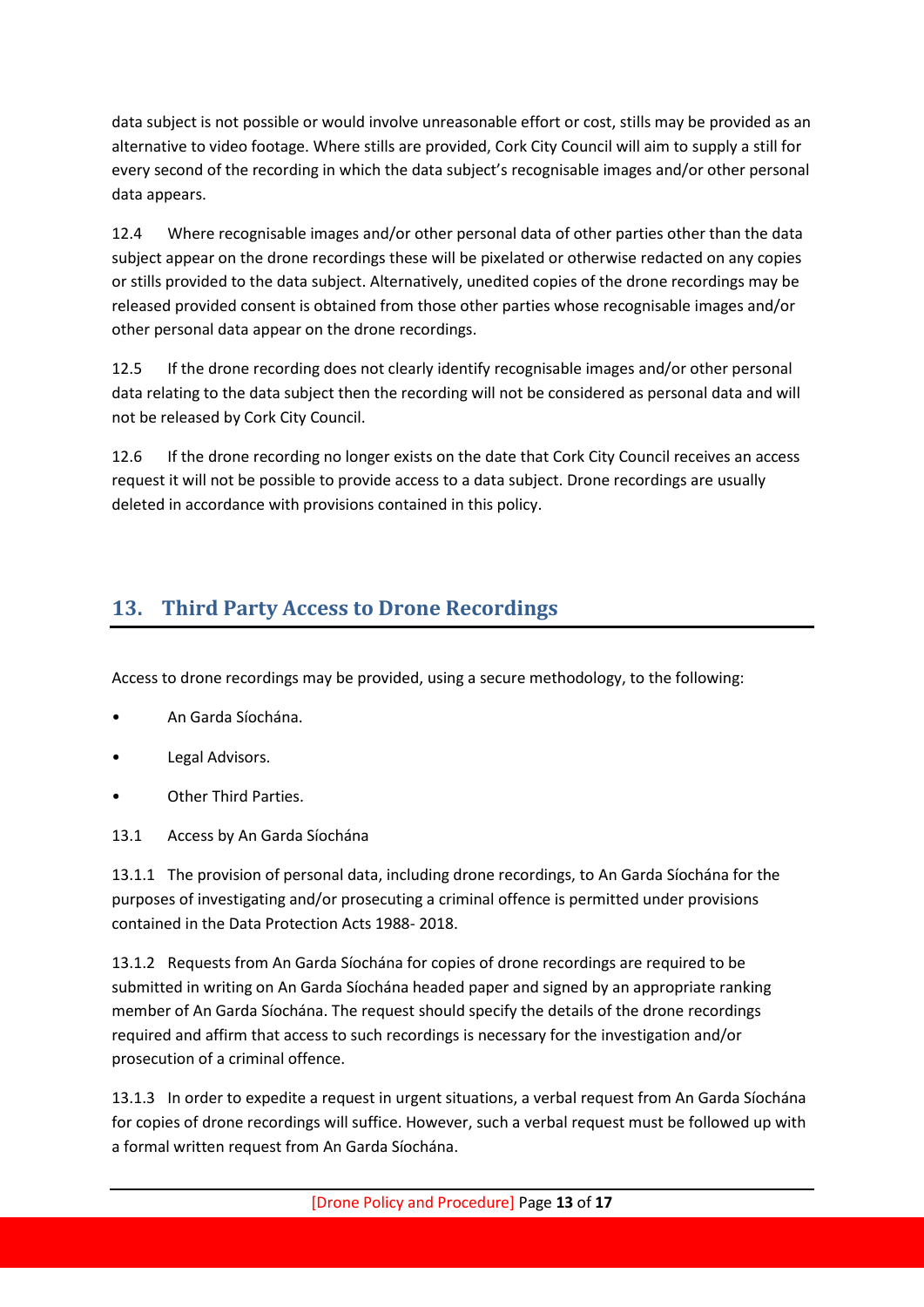#### 13.2 Access by Legal Advisors

Access to drone recordings will be provided, where required and in accordance with data protection legislation, to Cork City Council's legal advisors for the purposes of carrying out enforcement action and in any other circumstance that is considered necessary and appropriate.

#### 13.3 Access by Other Third Parties

Access by third parties other than An Garda Síochána and Cork City Council's legal advisors to drone recordings will only be provided in circumstances that are permitted by data protection legislation.

#### <span id="page-13-0"></span>**14. Users and Access Request Logs**

#### 14.1 Users Log

The Designated Employee that has responsibility for each drone system shall ensure that a Users Log is being maintained by drone operators. This log shall include details of:

- Name of drone operator.
- Details of drone used.
- Dates and times of use.
- Purpose of use.
- Location of use.
- 14.2 Incident Log

The Designated Employee that has responsibility for each drone system shall ensure that an Incident Log is being maintained by drone operators. This log shall include details of:

- Name of drone operator.
- Details of drone used.
- Dates and times of use.
- Details of Incident
- Details of 3rd Party Involvement
- Action Taken
- 14.3 Data Subject Access Requests Log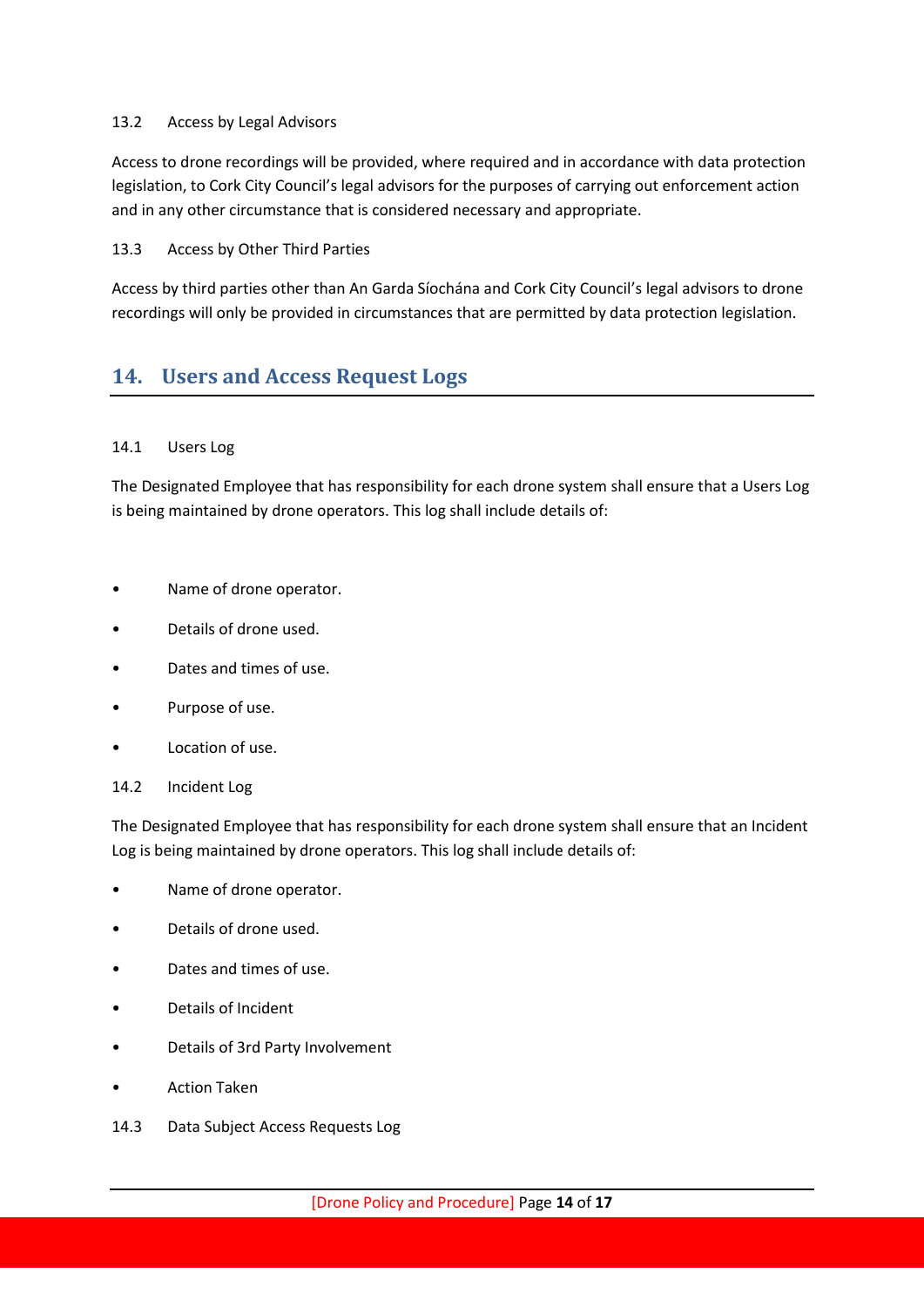The Data Protection Officer shall record all details of all Access Requests made by Data Subjects and the outcome of such requests on a separate log that is maintained for this purpose.

#### 14.4 Third Party Access Requests Log

A Third Party Access Requests Access Log shall be maintained by the Designated Employee that has responsibility for each drone system. This log shall maintain a record of all requests made by the following third parties to view/obtain copies of drone recordings and the outcome of such requests:

- An Garda Síochána.
- Legal advisors.
- Other third parties.

#### <span id="page-14-0"></span>**15. Retention of Drone Recordings**

15.1 Personal data recorded by drones shall be kept for no longer than is considered necessary.

15.2 Normally personal data recorded by drones will not be retained by Cork City Council beyond a maximum of 28 days.

15.3 Personal data recorded by drones may however be retained by Cork City Council beyond a maximum of 28 days in a limited number of circumstances. These include situations where the retention of the personal data is necessary for operational purposes e.g. for mapping and surveying activities and for investigative, evidential and legal purposes.

#### <span id="page-14-1"></span>**16. Drone Register**

A drone register shall be maintained by the Data Protection Officer. This register shall contain, at a minimum, the following information:

- Location of drone systems.
- Purpose of each drone system.
- Legal basis for the processing of personal data
- Details of Designated and Authorised Employees.
- Drone system service provider details.
- Access/security controls.
- Retention period for drone recordings.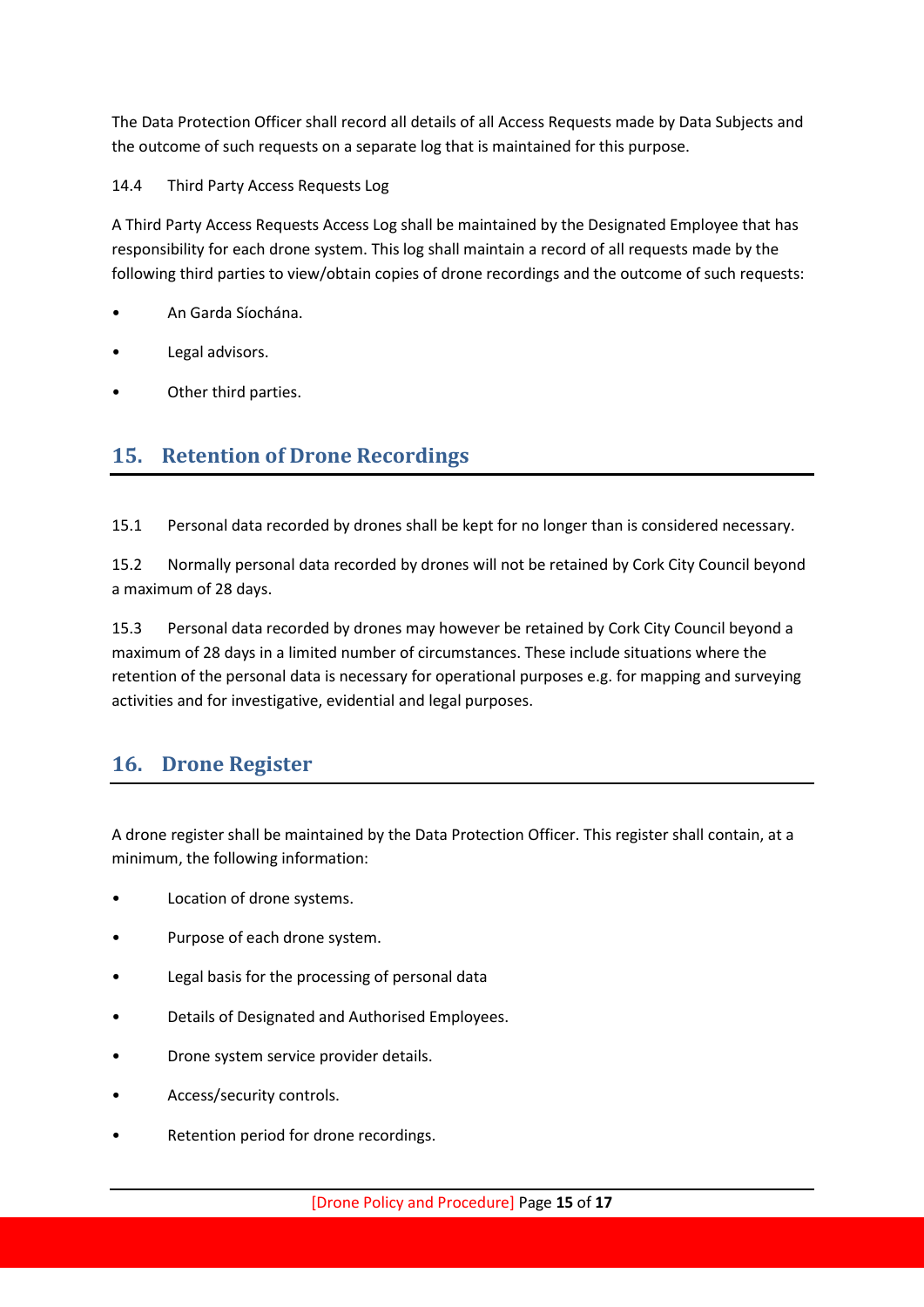#### <span id="page-15-0"></span>**17. Privacy Statement**

Details of personal data being recorded by drone systems that are used by various Departments/Business Units of Cork City Council and information regarding the use of such data including any sharing of such data with third parties are outlined in a Privacy Statement. A copy of this Privacy Statement may be accessed [here.](http://www.roscommoncoco.ie/en/Freedom_of_Information/Data%20Protection/Privacy-Statements/)

#### <span id="page-15-1"></span>**18. Guidelines/ Codes of Practice**

Cork City Council shall adhere to all relevant Guidelines/Codes of Practice for the use of drones issued by the Irish Aviation Authority, Data Protection Commission and/or other statutory bodies.

#### <span id="page-15-2"></span>**19. Complaints to the Data Protection Commission**

19.1 Data subjects may make a complaint to the Data Protection Commissioner in the following circumstances:

• If they experience a delay outside of the prescribed timeframe for making a decision on an access request or if they are dissatisfied with a decision by Cork City Council on their access request.

• If they consider that Cork City Council's processing of their personal data is contrary to their data protection rights.

19.2 Contact details for the Data Protection Commission are as follows:

Phone Number: 0761 104 800 or Local 1890 252 231 E-mail: info@dataprotection.ie

Website: www.dataprotection.ie Postal Address: Data Protection Commission

1 Fitzwilliam Square South

Dublin 2

D02 RD 28